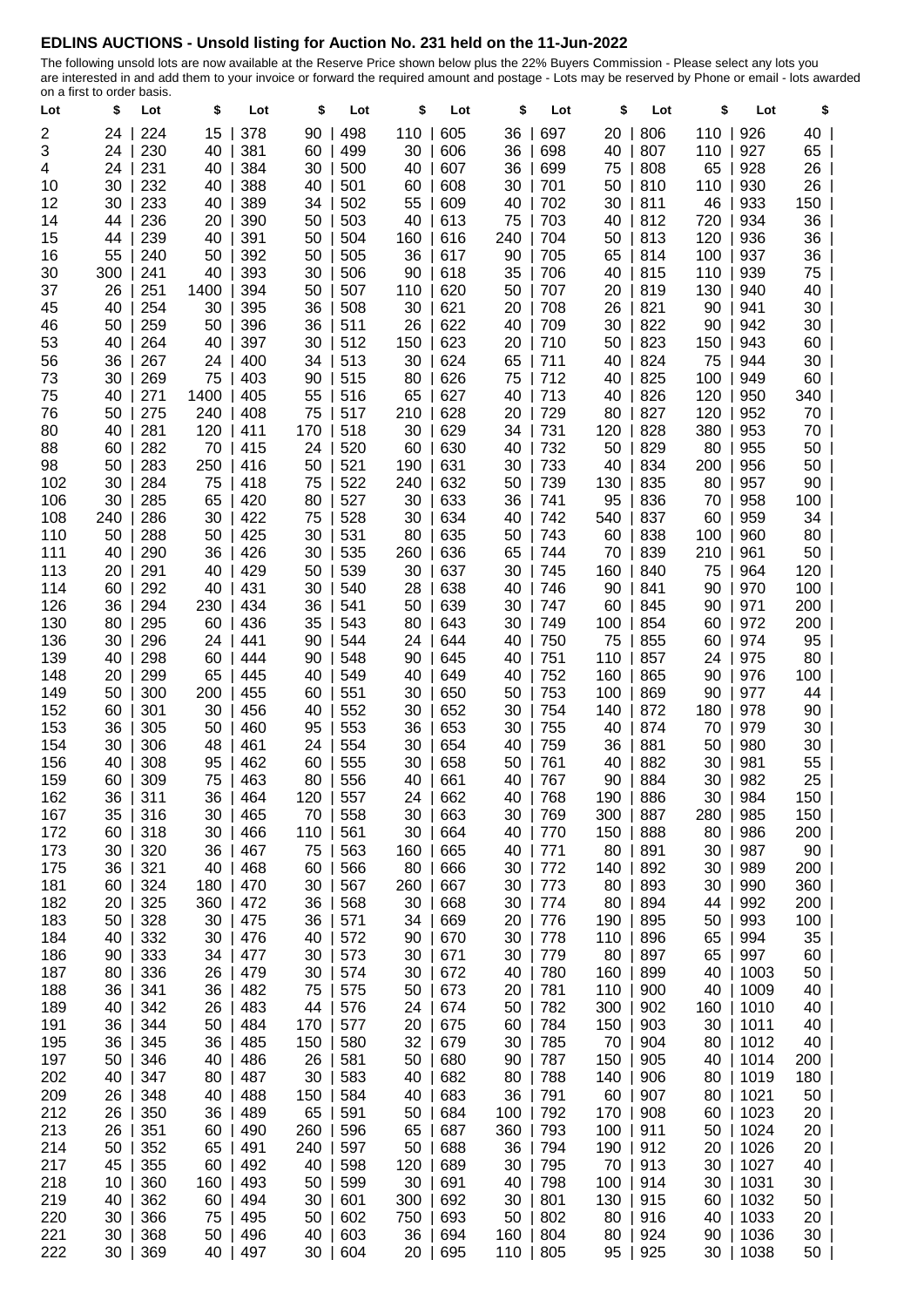## **EDLINS AUCTIONS - Unsold listing for Auction No. 231 held on the 11-Jun-2022**

The following unsold lots are now available at the Reserve Price shown below plus the 22% Buyers Commission - Please select any lots you are interested in and add them to your invoice or forward the required amount and postage - Lots may be reserved by Phone or email - lots awarded on a first to order basis.

| Lot          | \$       | Lot                      | \$         | Lot           | \$         | Lot                     | \$  | Lot                      | \$           | Lot                         | \$  | Lot                      | \$       | Lot                    | \$                                 |
|--------------|----------|--------------------------|------------|---------------|------------|-------------------------|-----|--------------------------|--------------|-----------------------------|-----|--------------------------|----------|------------------------|------------------------------------|
| 1039         |          | 60   1176                | 400        | 1290          | 90         | 1385                    | 30  | 1505                     | 70           | 1588                        | 70  | 1677<br>$\mathbf{I}$     | 100      | 1753                   | 18 <sup>1</sup>                    |
| 1041         |          | 50   1177                | 340        | 1291          | 60         | 1387                    | 40  | 1506                     | 70           | 1589                        | 120 | 1678                     | 30       | 1754                   | 18 <sup>1</sup>                    |
| 1042         | 46       | 1178                     | 1100       | 1299          | 80         | 1390                    | 55  | 1508                     | 40           | 1590                        | 50  | 1679                     | 200      | 1755                   | 18 <sup>1</sup>                    |
| 1043         | 40       | 1179                     | 700        | 1301          | 250        | 1392                    | 30  | 1509                     | 120          | 1591                        | 500 | 1680                     | 34       | 1756                   | 18 <sup>1</sup>                    |
| 1044         |          | 30   1181                | 440        | 1303          | 100        | 1398                    | 100 | 1511                     | 30           | 1593                        | 150 | 1681<br>$\mathbf{L}$     | 50       | 1757                   | 18 <sup>1</sup>                    |
| 1045         |          | 36   1182                | 320        | 1304          | 120        | 1402                    | 200 | 1512                     | 400          | 1597                        | 100 | 1682                     | 300      | 1758                   | 18 <sup>1</sup>                    |
| 1047         |          | $30$   1183              | 220        | 1305          | 120        | 1408                    | 90  | 1513                     | 55           | 1599                        | 440 | 1683                     | 300      | 1759                   | 18                                 |
| 1048         |          | 200   1184               | 200        | 1306          | 50         | 1411                    |     | 55   1514                | 80           | 1600                        | 120 | 1684<br>$\mathbf{L}$     | 150      | 1760                   | 18 <sup>1</sup>                    |
| 1049         |          | 300   1186               | 120        | 1307          |            | 44   1414               |     | 40   1515                | 90           | 1601                        | 120 | 1685                     | 250      | 1761                   | 18 <sup>1</sup>                    |
| 1050         |          | 30   1187                | 300        | 1308          | 75         | 1423                    |     | 60   1516                | $60 \mid$    | 1602                        | 110 | 1686<br>$\mathbf{I}$     | 120      | 1762                   | 18 <sup>1</sup>                    |
| 1051         | 300      | 1190                     | 300        | 1309          | 120        | 1429                    |     | 80   1517                | 60           | 1603                        | 320 | 1687                     | 90       | 1763                   | 18 <sup>1</sup>                    |
| 1052         | 150      | 1191                     | 800        | 1310          | 75         | 1433                    |     | $50$   1518              | 400          | 1604                        | 140 | 1688<br>$\mathbf{L}$     | 30       | 1764                   | 30 <sup>1</sup>                    |
| 1053         |          | $50$   1194              | 900        | 1311          | 100        | 1434                    |     | 80   1519                | 70           | 1605                        | 70  | 1689                     | 160      | 1765                   | 18 <sup>1</sup>                    |
| 1054         |          | 28   1196                | 5000       | 1312          | 90         | 1435                    |     | 70   1520                | 250          | 1606                        | 75  | 1690                     | 34       | 1766                   | 18 <sup>1</sup>                    |
| 1055         | 120      | 1197                     | 350        | 1313          | 80         | 1436                    | 75  | 1521                     | 120          | 1607                        | 300 | 1691                     | 30       | 1769                   | 24                                 |
| 1056         |          | 40   1201                | 180        | 1314          | 100        | 1437                    | 150 | 1522                     | 180          | 1608                        | 160 | 1692                     | 34       | 1770                   | 18                                 |
| 1057         |          | 90   1202                | 140        | 1318          | 140        | 1438                    | 150 | 1525                     | 150          | 1609                        | 300 | 1695                     | 40       | 1771                   | 18                                 |
| 1058         | 36       | 1203                     | 70         | 1320          | 300        | 1440                    | 50  | 1526                     | 50           | 1610                        | 60  | 1697                     | 30       | 1772                   | 18                                 |
| 1065         |          | 24   1204                | 44         | 1323          | 2000       | 1441                    | 180 | 1527                     | $100$        | 1612                        | 250 | 1698                     | 24       | 1773                   | 18                                 |
| 1069         | 75       | 1205                     | 5500       | 1324          | 150        | 1443                    | 60  | 1529                     | 100          | 1613                        | 120 | 1699                     | 40       | 1774                   | 18                                 |
| 1070         | 40       | 1206                     | 1500       | 1325          | 60         | 1447                    | 75  | 1530                     |              | 150   1614                  | 120 | 1701                     | 15       | 1775                   | 18 <sup>1</sup>                    |
| 1072         |          | 50   1210                | 70         | 1326          | 38         | 1449                    |     | 50   1531                |              | 100   1615                  | 65  | 1702                     | 75       | 1776                   | 18 <sup>1</sup>                    |
| 1074         |          | 32   1215                | 700        | 1327          | 120        | 1452                    | 100 | 1532                     | 70           | 1616                        | 120 | 1703                     | 30       | 1777                   | 18                                 |
| 1077         | 160      | 1216                     | 700        | 1328          | 140        | 1453                    | 70  | 1533                     | 50           | 1619                        | 440 | 1705                     | 20       | 1778                   | 18                                 |
| 1078         |          | 200   1217               | 700        | 1331          | 500        | 1454                    | 80  | 1534                     |              | 100   1620                  | 100 | 1706                     | 20       | 1779                   | 18                                 |
| 1079         |          | $300$   1218             | 680        | 1332          | 270        | 1456                    |     | 50   1535                |              | 150   1621                  | 120 | 1707<br>$\mathbf{I}$     | 50       | 1780                   | 18 <sup>1</sup>                    |
| 1080         | 320      | 1219                     | 680        | 1333          | 70         | 1457                    | 500 | 1538                     | 40           | 1622                        | 150 | 1708                     | 24       | 1781                   | 18 <sup>1</sup>                    |
| 1083<br>1085 | 60<br>40 | 1220<br> 1228            | 680<br>80  | 1334<br>1335  | 150        | 1458                    | 70  | 1539<br> 1540            | 150          | 1623<br> 1624               | 500 | 1709<br>$\mathbf{L}$     | 18       | 1782<br>1783           | 18 <sup>1</sup>                    |
| 1086         |          | 180   1231               | 150        | 1336          | 110<br>180 | 1459<br>  1460          | 60  | 60   1541                | 100<br>$360$ | 1625                        |     | 70   1710<br>100   1711  | 65<br>50 | 1784                   | 18 <sup>1</sup><br>18 <sup>1</sup> |
| 1087         |          | 80   1234                | 880        | 1337          | 80         | 1461                    | 75  | 1542                     | 100          | 1626                        | 90  | 1713                     | 20       | 1785                   | 18                                 |
| 1089         |          | 70   1235                | 1450       | 1341          | 75         | 1462                    |     | 55   1543                | 80           | 1627                        | 60  | 1714                     | 18       | 1786                   | 18 <sup>1</sup>                    |
| 1090         |          | 70   1242                | 600        | 1342          | 70         | 1463                    |     | 44   1544                | 70           | 1628                        | 60  | 1715                     | 18       | 1787                   | 18 <sup>1</sup>                    |
| 1094         |          | 100   1243               | 750        | 1343          | 120        | 1464                    | 600 | 1545                     | 130          | 1629                        | 50  | 1716                     | 24       | 1788                   | 18 <sup>1</sup>                    |
| 1095         | 120      | 1250                     | 900        | 1344          | 50         | 1465                    | 80  | 1546                     | $100$        | 1630                        | 60  | 1717                     | 18       | 1789                   | 18 <sup>1</sup>                    |
| 1098         | 110      | 1251                     | 900        | 1345          | 200        | 1466                    | 80  | 1547                     | 100          | 1631                        | 100 | 1718                     | 24       | 1790                   | 18 <sup>1</sup>                    |
| 1101         | 40       | 1252                     | 900        | 1346          | 200        | 1467                    | 60  | 1548                     | 80           | 1632                        | 20  | 1719                     | 18       | 1791                   | 18 <sup>1</sup>                    |
| 1105         |          | 190   1253               | 400        | 1348          |            | 160   1468              | 75  | 1549                     |              | 110   1633                  |     | 40   1720                | 18       | 1792                   | 24                                 |
| 1109         |          | 44   1254                | 100        | 1349          |            | 80   1469               |     | 80   1550                |              | 30   1634                   |     | 75   1722                |          | 18   1793              | $55$                               |
| 1110         |          | 100   1255               | 80         | 1350          |            | 75   1470               |     | 150   1551               |              | $50$   1635                 |     | 60   1723                |          | 18   1794              | 20                                 |
| 1116         |          | 130   1257               | 50         | 1351          |            | 100   1474              |     | 100   1552               |              | $30$   1636                 |     | 100   1724               |          | 18   1795              | $90$                               |
| 1117         |          | 80   1258                | 240        | 1352          |            | 50   1475               |     | 100   1553               |              | 150   1637                  |     | 200   1725               |          | 18   1796              | 75                                 |
| 1118         |          | 170   1259               | 150        | 1353          |            | 100   1476              |     | 240   1554               |              | 300   1641                  |     | 700   1726               | 18       | 1797                   | $60$                               |
| 1121         |          | 180   1262               | 70         | 1354          |            | 100   1478              |     | 70   1556                |              | 70   1643                   |     | 30   1727                |          | 18   1799              | 30                                 |
| 1133         |          | 46   1264                | 250        | 1356          |            | 80   1479               |     | $90$   1562              |              | 75   1644                   |     | 65   1728                |          | 18   1800              | $36$                               |
| 1134         |          | 480   1267               |            | 60   1357     |            | 190   1480              |     | 80   1564                |              | 150   1645                  |     | 100   1729               |          | 18   1802              | $30 \mid$                          |
| 1145         |          | 100   1268               |            | 60   1360     |            | 540   1481              |     | 55   1565                |              | 100   1646                  |     | 200   1730               |          | 18   1803              | $320$                              |
| 1146         |          | 100   1270               | 100        | 1361          |            | $50$   1482             |     | 120   1566               |              | $50$   1650                 |     | 210   1732               |          | 18   1804              | $50 \mid$                          |
| 1147         |          | 80   1272                | 100        | 1362          |            | 60   1483               | 400 | 1567                     |              | $60$   1652                 |     | 130   1733               |          | 18   1805              | $32$                               |
| 1148         |          | 80   1273                | 120        | 1363          |            | 110   1484              |     | 150   1568               |              | 200   1655                  |     | 140   1735               |          | 18   1807              | $200$                              |
| 1149         |          | 70   1275                | 110        | 1364          |            | 55   1485               |     | 70   1569                |              | 130   1656                  |     | $90$   1736              |          | 18   1810              | $60$                               |
| 1151         |          | 160   1276               | 90         | 1365          |            | 120   1486              |     | 40   1570                |              | 70   1660                   |     | 60   1737                |          | 18   1811              | 120                                |
| 1153<br>1154 |          | 140   1277<br>120   1278 | 100<br>120 | 1366<br> 1367 |            | 320   1487<br>70   1488 |     | 80   1571                |              | 80   1661                   |     | 120   1738               |          | 18   1812<br>18   1813 | 30 <sup>1</sup>                    |
| 1155         |          | 100   1279               | 120        | 1368          |            | 40   1489               |     | 100   1572<br>150   1573 |              | $60$   1662<br>$200$   1663 |     | 75   1739<br>50   1740   |          | 18   1814              | 44  <br>30 <sup>1</sup>            |
| 1156         |          | 44   1280                |            | 85   1371     |            |                         |     |                          |              |                             |     |                          |          |                        | 240                                |
| 1158         |          | 80   1281                |            | 100   1372    |            | 40   1490<br>150   1492 |     | 50   1576<br>50   1577   |              | 120   1665<br>120   1668    |     | $30$   1742<br>30   1743 |          | 18   1815<br>18   1816 | 70                                 |
| 1159         |          | 90   1282                | 100        | 1373          |            | 100   1493              |     | 150   1578               |              | $80$   1669                 |     | $30$   1744              |          | 18   1818              | $180$                              |
| 1161         |          | 90   1283                |            | 100   1374    |            | 160   1496              |     | 75   1579                |              | 250   1670                  |     | 35   1745                |          | 24   1819              | 20 <sub>1</sub>                    |
| 1164         |          | 75   1284                | 340        | 1375          |            | 60   1497               |     | 80   1581                |              | 90   1671                   |     | 90   1746                |          | 18   1820              | $24$                               |
| 1165         |          | 90   1285                | 220        | 1376          |            | 270   1498              |     | 150   1582               |              | 80   1672                   |     | 340   1747               |          | 18   1821              | $50$                               |
| 1166         |          | 110   1286               |            | 90   1377     |            | 75   1499               |     | 50   1583                |              | 200   1673                  |     | 40   1748                |          | 18   1822              | $50 \mid$                          |
| 1167         |          | 340   1287               |            | 120   1378    |            | 100   1501              |     | 250   1584               |              | 60   1674                   |     | 600   1749               |          | 18   1823              | $140$                              |
| 1168         |          | 300   1288               |            | 50   1379     |            | 200   1502              |     | 300   1585               |              | 150   1675                  |     | 40   1750                |          | 18   1828              | 40                                 |
| 1169         |          | 100   1289               | 100        | 1383          |            | $50$   1503             |     | 40   1587                |              | 100   1676                  |     | 30   1751                |          | 18   1829              | 70                                 |